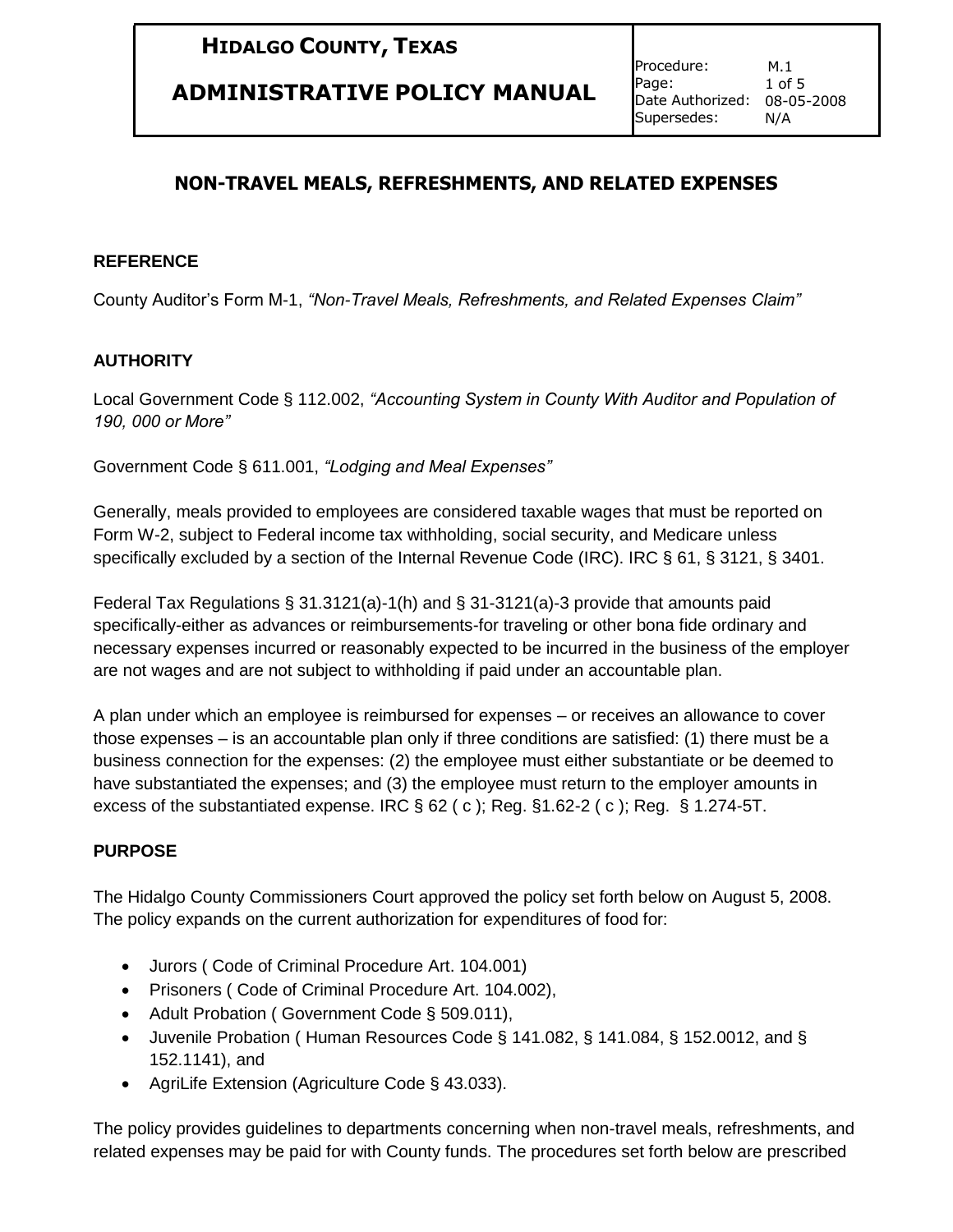### **ADMINISTRATIVE POLICY MANUAL**

Procedure: Page: Date Authorized: 08-05-2008 Supersedes: M.1 2 of 5 N/A

by the Hidalgo County Auditor and are to be followed regarding the payment or reimbursement of non-travel meals, refreshments, and related expenses.

### **SCOPE**

The policy, procedures, and guidelines apply to all Hidalgo County officials, department heads, and employees. Applicability of this policy is limited to non-travel meals and refreshments. This Policy does not apply to payment or reimbursement of meals while the employee or individual is on travel status. Refer to the Travel Policy for situations in which the employee or individual is on travel status.

#### **DEFINITIONS**

"County Sponsored Events" - means meetings, seminars, conferences, training sessions, and similar functions to conduct official County business.

"Meals" - means food and non-alcoholic beverages provided at breakfast, lunch or dinner.

"Necessary Expense" - means an expense that is appropriate for the conduct of County business.

"Ordinary Expense" - means an expense that is common and accepted in County business.

"Refreshments" - means food and non-alcoholic beverages and food items (i.e., fruit, pastries, chips, cookies, cake, candy, etc.) commonly served between meals, but not intended to substitute for meals.

"Related Expenses" - means expenses for essential serving products such as paper plates, cups, and plastic utensils related to allowable non-travel meals and refreshments.

### **POLICIES AND GUIDELINES**

Based upon sufficient appropriations in the department's budget and approval by the official or department head, the County of Hidalgo, Texas will allow for the payment or reimbursement of nontravel meals, refreshments, and related costs incurred for the following purposes:

### **A. Permitted Expenditures**

- 1. County sponsored events for the purpose of conducting substantial and bona fide official County business where attendees include at least one County employee and one or more non-County employees.
	- a. Expenditures may be incurred only for those attendees whose presence is necessary for the purpose of the event.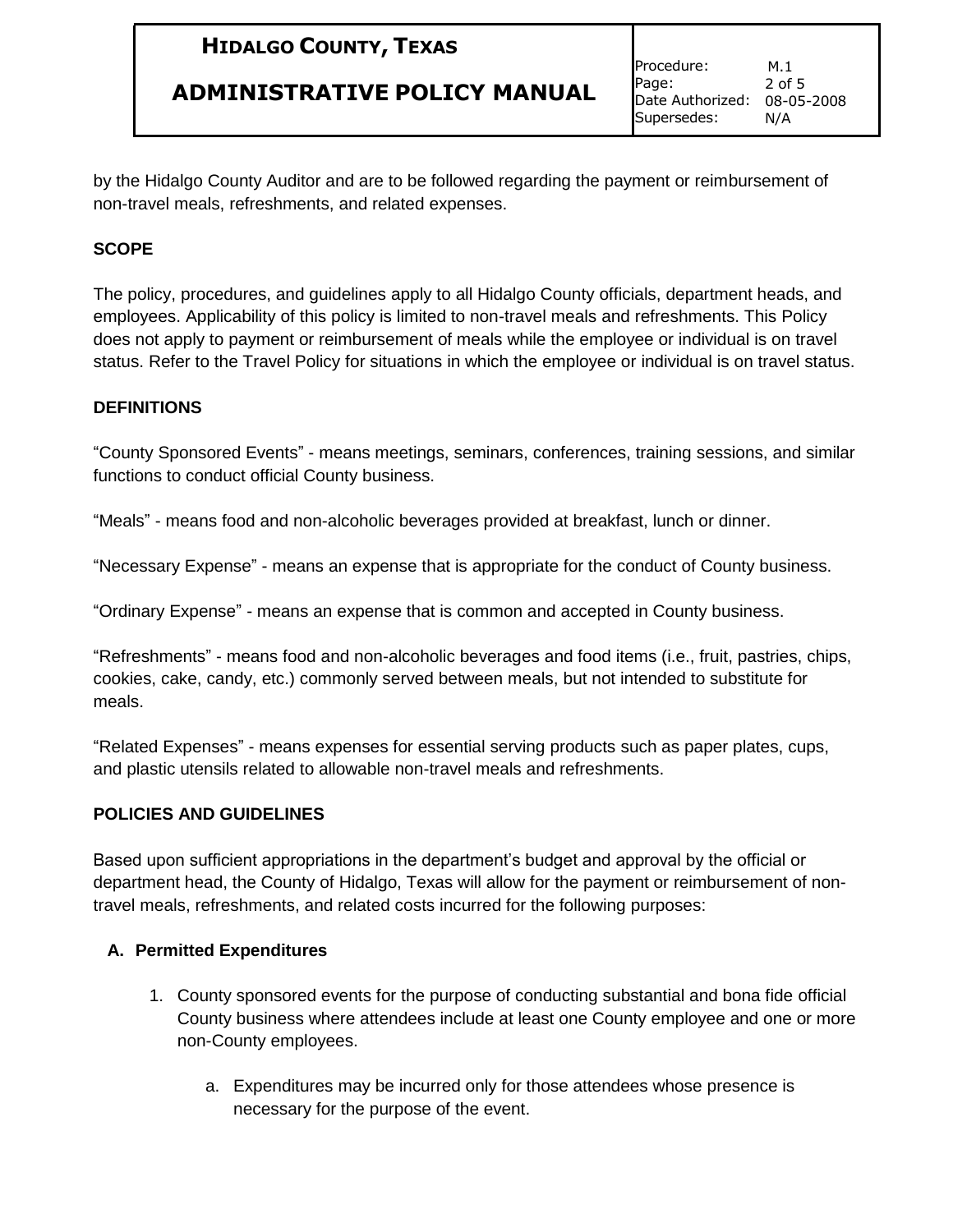## **ADMINISTRATIVE POLICY MANUAL**

- b. The duration of the events must be two or more consecutive hours.
- c. If the County sponsored event occurs during a recognized meal period (i.e., breakfast 7:00 am to 8:00 am; lunch 12:00 pm to 1:00; dinner 6:00 pm to 7:00 pm) in order to accommodate scheduling requirements, meals may be provided. Otherwise, only refreshments will be permitted.
- d. Examples include, but are not limited to:
	- i. Commissioners Court meetings
	- ii. Commission/board/committee meetings.
	- iii. Business meetings relating to promotion of economic development, building community cooperation, or information gathering.
	- iv. Formal training sessions held for the purpose of instruction or dissemination of information to general public.
- 2. Meal, refreshments, and related costs specifically authorized in a Federal, state or local government contract or grant, and only to the extent and for the purposes authorized.
- 3. Beverages for the purpose of providing hydration (sports drinks containing electrolytes) for employees performing job tasks outdoors where they are exposed to hot or humid weather conditions. This includes employees performing road work.

*To conform to IRS regulations governing business expenses, the County will not reimburse costs to a County employee for non-travel meals, refreshments, and related costs when the reimbursement results in taxable income to the employee.* 

### **B. Guidelines for Permitted Expenditures**

The following guidelines should be followed when making permitted expenditures for non-travel meals, refreshments, and related costs:

- 1. Budget: The sponsoring department must have sufficient appropriations in their budget (object code 630 Food) for such events.
- 2. Reasonable Costs (including taxes and gratuity): Meals may not exceed \$10 per person or \$250 per event. Refreshments may not exceed \$3 per person or \$125 per per event . The cost of related expenses may not exceed \$25.
- 3. Documentation Requirements: The following supporting documentation will be required for the County Auditor to process payment for non-travel meals, refreshments, and related expenses except when purchasing beverages pursuant to Section A.3. For this purpose, only a purchase order and an original itemized invoice or receipt will be required: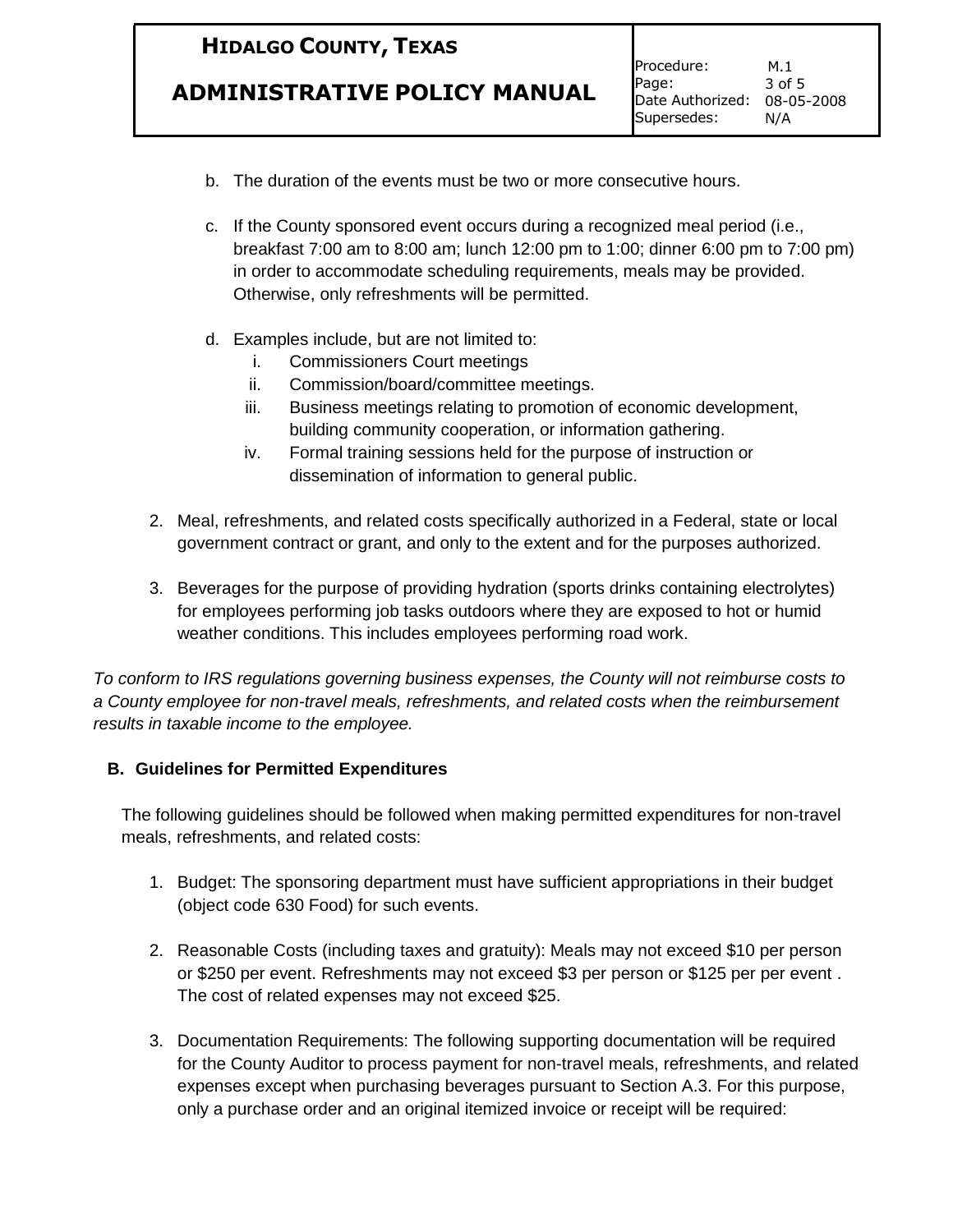## **ADMINISTRATIVE POLICY MANUAL**

- a) Purchase order. The purchase order should include the event date, time, duration, and place; estimated number of attendees and affiliation; purpose of the event; and whether meals or refreshments will be provided.
- b) Original itemized invoice or receipt.
- c) Completed County Auditor's Form M-1, "Non-Travel Meals, Refreshments, and Related Expenses Claim" that documents the date, time, place, amount, and business purpose of the event.
- d) Written agenda.
- e) Sign-in sheet. The sign-in sheet must include the attendees' first and last names, title, and affiliation with the County. If it is not possible to provide a sign-in sheet, the reason for not providing the sign-in sheet must be documented and an estimated number of attendees must be provided.
- 4. The County Auditor will not pay or reimburse meal expenses that lack documentation or a clear business purpose.

### **C. Prohibited Expenditures**

Expenditures of county funds for the following are specifically prohibited:

- Alcoholic beverages,
- Supplies for coffee breaks, office refreshments, etc.
- Regularly scheduled staff meetings
- Social events such as celebrating holidays or birthdays
- Employee recognition, volunteer recognition, or thank-you events
- The cost of meals or refreshments covered by a registration fee
- Charitable or political functions

### **PROCEDURES**

### **A. County Department**

- 1. Ensure that expenditures for non-travel meals, refreshments and related costs comply with County policy and fund source restrictions.
- 2. Process a requisition in accordance with county purchasing policies and procedures. A requisition(s) should be issued for each event. The requisition should include the required information (Refer to Documentation Requirements for purchase orders under Guidelines for Permitted Expenditures).
- 3. Submit completed and signed County Auditor's Form M-1, " Non-Travel Meals, Refreshments, and Related Expenses Claim" to the County Auditor's Office- Accounts Payable Section, if required/
- 4. Ensure that the "Non-Travel Meals. Refreshments, and Related Expenses Claim" is accompanied by the following documentation.
	- a) Purchase order.